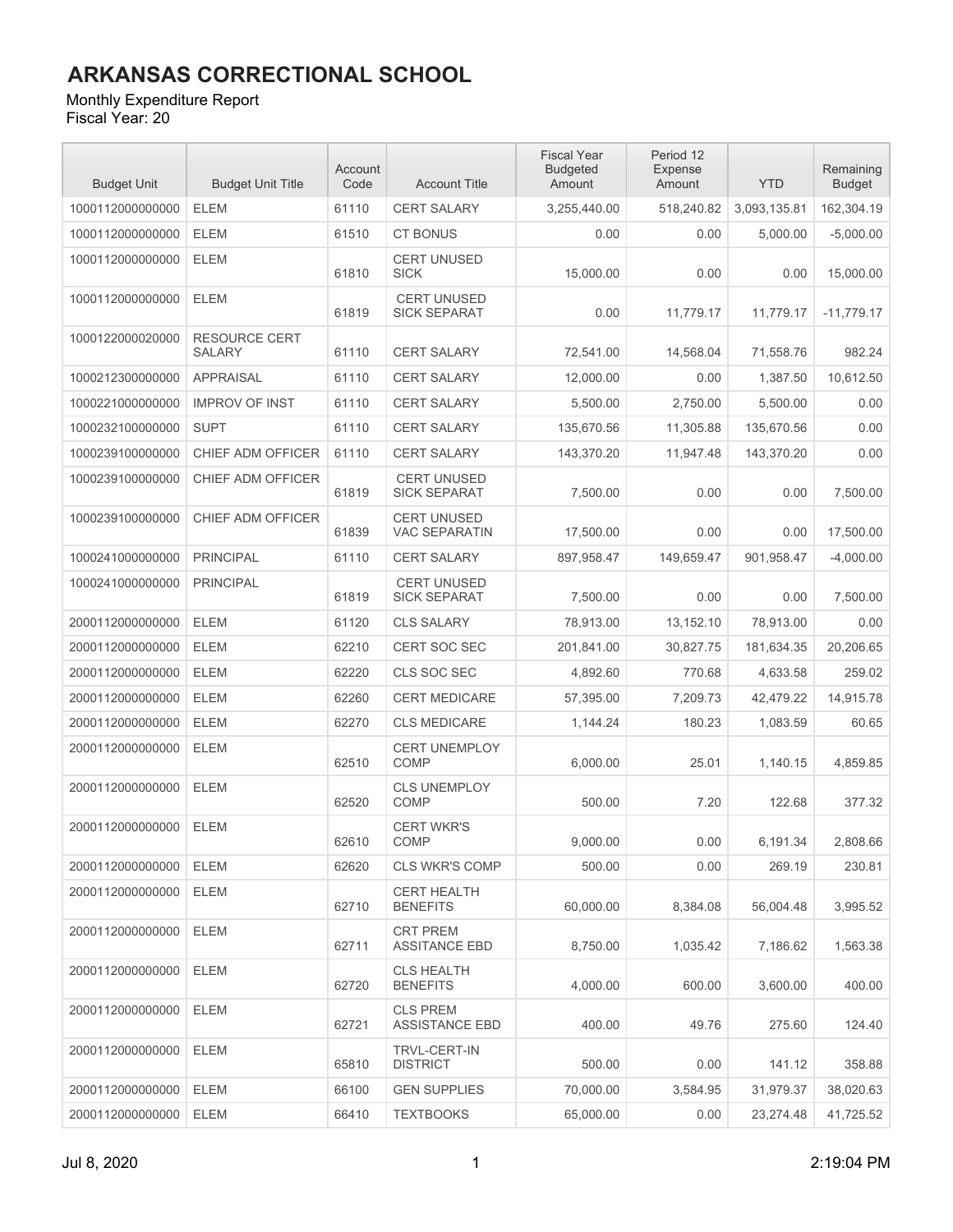#### Monthly Expenditure Report

| <b>Budget Unit</b> | <b>Budget Unit Title</b>              | Account<br>Code | <b>Account Title</b>                    | <b>Fiscal Year</b><br><b>Budgeted</b><br>Amount | Period 12<br>Expense<br>Amount | <b>YTD</b> | Remaining<br><b>Budget</b> |
|--------------------|---------------------------------------|-----------------|-----------------------------------------|-------------------------------------------------|--------------------------------|------------|----------------------------|
| 2000122000020000   | <b>RESOURCE CERT</b><br><b>SALARY</b> | 62210           | <b>CERT SOC SEC</b>                     | 4,500.00                                        | 858.92                         | 4,186.42   | 313.58                     |
| 2000122000020000   | <b>RESOURCE CERT</b><br><b>SALARY</b> | 62260           | <b>CERT MEDICARE</b>                    | 1,055.00                                        | 200.87                         | 979.09     | 75.91                      |
| 2000122000020000   | <b>RESOURCE CERT</b><br><b>SALARY</b> | 62510           | <b>CERT UNEMPLOY</b><br><b>COMP</b>     | 400.00                                          | 0.00                           | 0.00       | 400.00                     |
| 2000122000020000   | <b>RESOURCE CERT</b><br><b>SALARY</b> | 62610           | <b>CERT WKR'S</b><br><b>COMP</b>        | 300.00                                          | 0.00                           | 89.73      | 210.27                     |
| 2000122000020000   | <b>RESOURCE CERT</b><br><b>SALARY</b> | 62710           | <b>CERT HEALTH</b><br><b>BENEFITS</b>   | 2,000.00                                        | 300.00                         | 1,400.00   | 600.00                     |
| 2000122000020000   | <b>RESOURCE CERT</b><br><b>SALARY</b> | 62711           | <b>CRT PREM</b><br><b>ASSITANCE EBD</b> | 500.00                                          | 17.22                          | 77.80      | 422.20                     |
| 2000122000020000   | <b>RESOURCE CERT</b><br><b>SALARY</b> | 63230           | PROF-ED-<br><b>CONSULTING</b>           | 4,000.00                                        | 0.00                           | 0.00       | 4,000.00                   |
| 2000122000020000   | <b>RESOURCE CERT</b><br><b>SALARY</b> | 65810           | <b>TRVL-CERT-IN</b><br><b>DISTRICT</b>  | 300.00                                          | 0.00                           | 0.00       | 300.00                     |
| 2000122000020000   | <b>RESOURCE CERT</b><br><b>SALARY</b> | 66100           | <b>GEN SUPPLIES</b>                     | 1,000.00                                        | 0.00                           | 0.00       | 1,000.00                   |
| 2000122000020000   | <b>RESOURCE CERT</b><br><b>SALARY</b> | 66510           | <b>SOFTWARE</b><br><b>SUPPLIES</b>      | 1,000.00                                        | 0.00                           | 0.00       | 1,000.00                   |
| 2000212300000000   | <b>APPRAISAL</b>                      | 61120           | <b>CLS SALARY</b>                       | 10,000.00                                       | 0.00                           | 2,400.00   | 7,600.00                   |
| 2000212300000000   | <b>APPRAISAL</b>                      | 62210           | <b>CERT SOC SEC</b>                     | 800.00                                          | 0.00                           | 86.04      | 713.96                     |
| 2000212300000000   | <b>APPRAISAL</b>                      | 62220           | CLS SOC SEC                             | 650.00                                          | 0.00                           | 148.81     | 501.19                     |
| 2000212300000000   | <b>APPRAISAL</b>                      | 62260           | <b>CERT MEDICARE</b>                    | 200.00                                          | 0.00                           | 20.13      | 179.87                     |
| 2000212300000000   | <b>APPRAISAL</b>                      | 62270           | <b>CLS MEDICARE</b>                     | 200.00                                          | 0.00                           | 34.80      | 165.20                     |
| 2000212300000000   | <b>APPRAISAL</b>                      | 62510           | <b>CERT UNEMPLOY</b><br>COMP            | 120.00                                          | 0.00                           | 27.76      | 92.24                      |
| 2000212300000000   | <b>APPRAISAL</b>                      | 62520           | <b>CLS UNEMPLOY</b><br>COMP             | 120.00                                          | 0.00                           | 0.00       | 120.00                     |
| 2000212300000000   | <b>APPRAISAL</b>                      | 62610           | <b>CERT WKR'S</b><br><b>COMP</b>        | 250.00                                          | 0.00                           | 44.87      | 205.13                     |
| 2000212300000000   | <b>APPRAISAL</b>                      | 62620           | CLS WKR'S COMP                          | 250.00                                          | 0.00                           | 89.73      | 160.27                     |
| 2000212300000000   | <b>APPRAISAL</b>                      | 63210           | <b>INSTRUCT SVS</b><br>PROF & TECH      | 175,000.00                                      | 0.00                           | 102,966.00 | 72,034.00                  |
| 2000212300000000   | <b>APPRAISAL</b>                      | 66100           | <b>GEN SUPPLIES</b>                     | 100,000.00                                      | 0.00                           | 24,520.00  | 75,480.00                  |
| 2000221000000000   | <b>IMPR OF</b><br><b>INSTRUCTION</b>  | 62210           | <b>CERT SOC SEC</b>                     | 400.00                                          | 166.46                         | 336.96     | 63.04                      |
| 2000221000000000   | <b>IMPR OF</b><br><b>INSTRUCTION</b>  | 62260           | <b>CERT MEDICARE</b>                    | 200.00                                          | 38.92                          | 78.85      | 121.15                     |
| 2000221300000000   | <b>INSTR STAFF TRNG</b>               | 63310           | <b>INSTR STAFF</b><br><b>TRNG CERT</b>  | 40,000.00                                       | 5,203.38                       | 16,030.50  | 23,969.50                  |
| 2000221300000000   | <b>INSTR STAFF TRNG</b>               | 63320           | <b>CLASSIFIED</b>                       | 3,000.00                                        | 180.00                         | 925.00     | 2,075.00                   |
| 2000221300000000   | <b>INSTR STAFF TRNG</b>               | 65810           | <b>TRVL-CERT-IN</b><br><b>DISTRICT</b>  | 1,000.00                                        | 0.00                           | 1,981.74   | $-981.74$                  |
| 2000221300000000   | <b>INSTR STAFF TRNG</b>               | 65850           | TRVL CERT OUT                           | 0.00                                            | 0.00                           | 3,563.66   | $-3,563.66$                |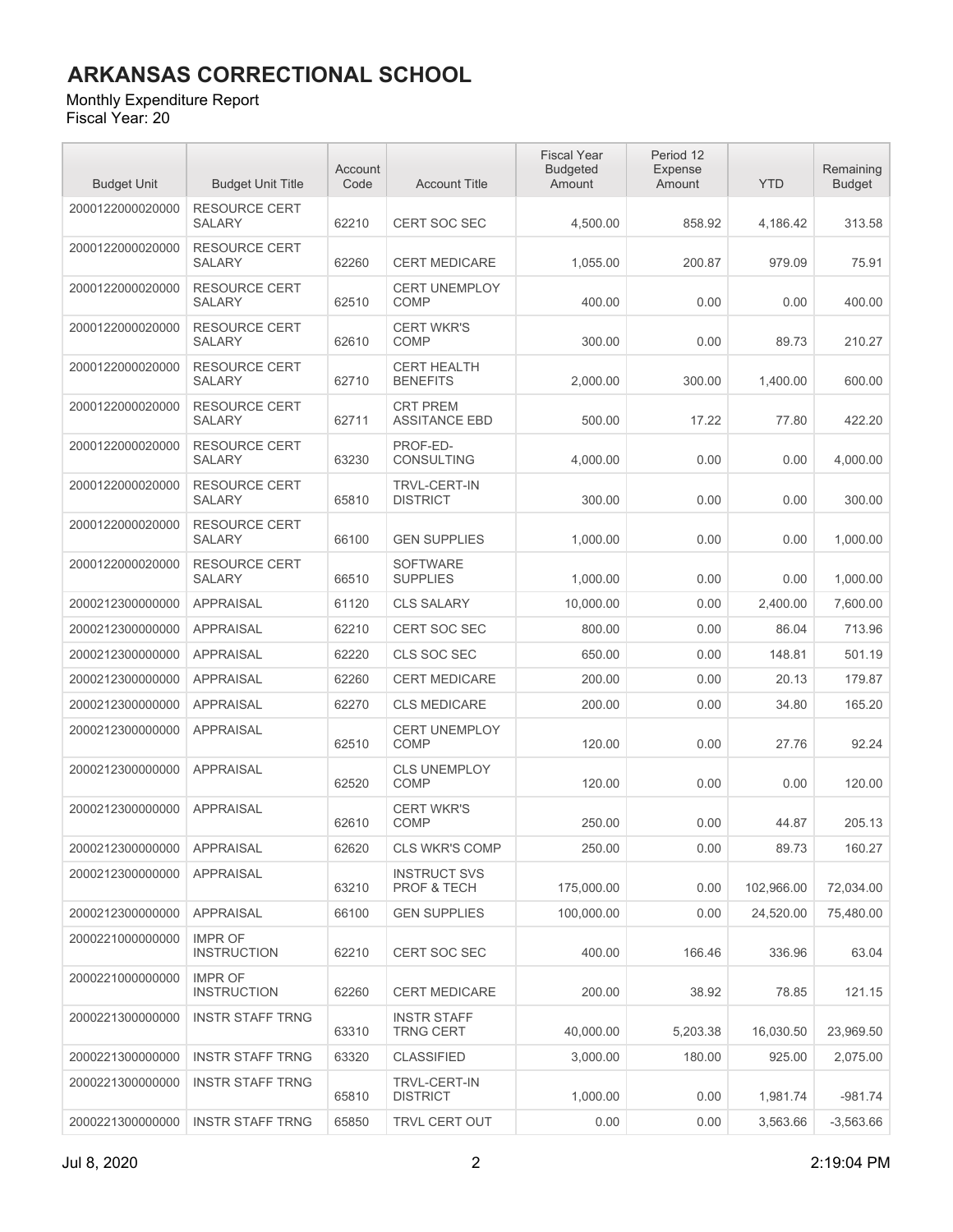#### Monthly Expenditure Report

| <b>Budget Unit</b> | <b>Budget Unit Title</b> | Account<br>Code | <b>Account Title</b>                         | <b>Fiscal Year</b><br><b>Budgeted</b><br>Amount | Period 12<br>Expense<br>Amount | <b>YTD</b> | Remaining<br><b>Budget</b> |
|--------------------|--------------------------|-----------------|----------------------------------------------|-------------------------------------------------|--------------------------------|------------|----------------------------|
|                    |                          |                 | <b>STATE</b>                                 |                                                 |                                |            |                            |
| 2000221300000000   | <b>INSTR STAFF TRNG</b>  | 65880           | <b>MEALS</b>                                 | 7,000.00                                        | 0.00                           | 1,909.00   | 5.091.00                   |
| 2000221300000000   | <b>INSTR STAFF TRNG</b>  | 65890           | <b>LODGING</b>                               | 18,000.00                                       | 0.00                           | 11,986.77  | 6,013.23                   |
| 2000223000000000   | <b>INSTR TECHN</b>       | 63550           | <b>SOFTWARE</b><br><b>LICENSE</b>            | 0.00                                            | 0.00                           | 825.01     | $-825.01$                  |
| 2000223000000000   | <b>INSTR TECHN</b>       | 63900           | OTHER PURC<br>PROF/TECH SVS                  | 45,000.00                                       | 0.00                           | 3,114.00   | 41,886.00                  |
| 2000223000000000   | <b>INSTR TECHN</b>       | 64320           | <b>TECH REPAIRS &amp;</b><br><b>MAIN</b>     | 5,000.00                                        | 0.00                           | 0.00       | 5,000.00                   |
| 2000223000000000   | <b>INSTR TECHN</b>       | 66500           | <b>TECHN SUPPLIES</b>                        | 15,000.00                                       | 0.00                           | 1,759.72   | 13,240.28                  |
| 2000223000000000   | <b>INSTR TECHN</b>       | 66510           | <b>SOFTWARE</b><br><b>SUPPLIES</b>           | 108,000.00                                      | 0.00                           | 88,126.44  | 19,873.56                  |
| 2000223000000000   | <b>INSTR TECHN</b>       | 66527           | <b>LOW VALUE</b><br><b>EQUIPMENT</b>         | 30,000.00                                       | 34,683.00                      | 34,683.00  | $-4,683.00$                |
| 2000223000000000   | <b>INSTR TECHN</b>       | 67390           | <b>OTHER</b><br><b>EQUIPMENT</b>             | 30,000.00                                       | 0.00                           | 7,695.60   | 22,304.40                  |
| 2000232100000000   | <b>SUPT</b>              | 61120           | <b>CLS SALARY</b>                            | 53.821.00                                       | 4.485.12                       | 53,821.00  | 0.00                       |
| 2000232100000000   | <b>SUPT</b>              | 61839           | <b>CERT UNUSED</b><br><b>VAC SEPARATIN</b>   | 0.00                                            | 6,458.52                       | 6,458.52   | $-6.458.52$                |
| 2000232100000000   | <b>SUPT</b>              | 62210           | <b>CERT SOC SEC</b>                          | 8,239.80                                        | 687.91                         | 8,254.92   | $-15.12$                   |
| 2000232100000000   | <b>SUPT</b>              | 62220           | CLS SOC SEC                                  | 3,336.90                                        | 659.91                         | 3,245.19   | 91.71                      |
| 2000232100000000   | <b>SUPT</b>              | 62260           | <b>CERT MEDICARE</b>                         | 1,967.22                                        | 160.88                         | 1,930.56   | 36.66                      |
| 2000232100000000   | <b>SUPT</b>              | 62270           | <b>CLS MEDICARE</b>                          | 780.40                                          | 154.33                         | 758.95     | 21.45                      |
| 2000232100000000   | <b>SUPT</b>              | 62510           | <b>CERT UNEMPLOY</b><br>COMP                 | 200.00                                          | 0.00                           | 0.00       | 200.00                     |
| 2000232100000000   | <b>SUPT</b>              | 62520           | CLS UNEMPLOY<br><b>COMP</b>                  | 200.00                                          | 0.00                           | 0.00       | 200.00                     |
| 2000232100000000   | <b>SUPT</b>              | 62610           | <b>CERT WKR'S</b><br><b>COMP</b>             | 300.00                                          | 0.00                           | 134.60     | 165.40                     |
| 2000232100000000   | <b>SUPT</b>              | 62620           | <b>CLS WKR'S COMP</b>                        | 200.00                                          | 0.00                           | 89.73      | 110.27                     |
| 2000232100000000   | <b>SUPT</b>              | 62710           | <b>CERT HEALTH</b><br><b>BENEFITS</b>        | 1,200.00                                        | 100.00                         | 1,200.00   | 0.00                       |
| 2000232100000000   | <b>SUPT</b>              | 62711           | <b>CRT PREM</b><br><b>ASSITANCE EBD</b>      | 200.00                                          | 6.38                           | 251.88     | $-51.88$                   |
| 2000232100000000   | <b>SUPT</b>              | 62720           | <b>CLS HEALTH</b><br><b>BENEFITS</b>         | 1,200.00                                        | 0.00                           | 1,100.00   | 100.00                     |
| 2000232100000000   | <b>SUPT</b>              | 62721           | <b>CLS PREM</b><br><b>ASSISTANCE EBD</b>     | 260.00                                          | 0.00                           | 39.52      | 220.48                     |
| 2000232100000000   | <b>SUPT</b>              | 63441           | LEGAL-LIT                                    | 3,000.00                                        | 0.00                           | 0.00       | 3,000.00                   |
| 2000232100000000   | <b>SUPT</b>              | 63445           | LEGAL-RES&OPIN                               | 3.000.00                                        | 765.00                         | 2,731.50   | 268.50                     |
| 2000232100000000   | <b>SUPT</b>              | 63900           | OTHER PURC<br>PROF/TECH SVS                  | 75,000.00                                       | 0.00                           | 3,313.90   | 71,686.10                  |
| 2000232100000000   | <b>SUPT</b>              | 64420           | <b>RENTAL EQUIP &amp;</b><br><b>VEHICLES</b> | 4,000.00                                        | 169.40                         | 1,863.40   | 2,136.60                   |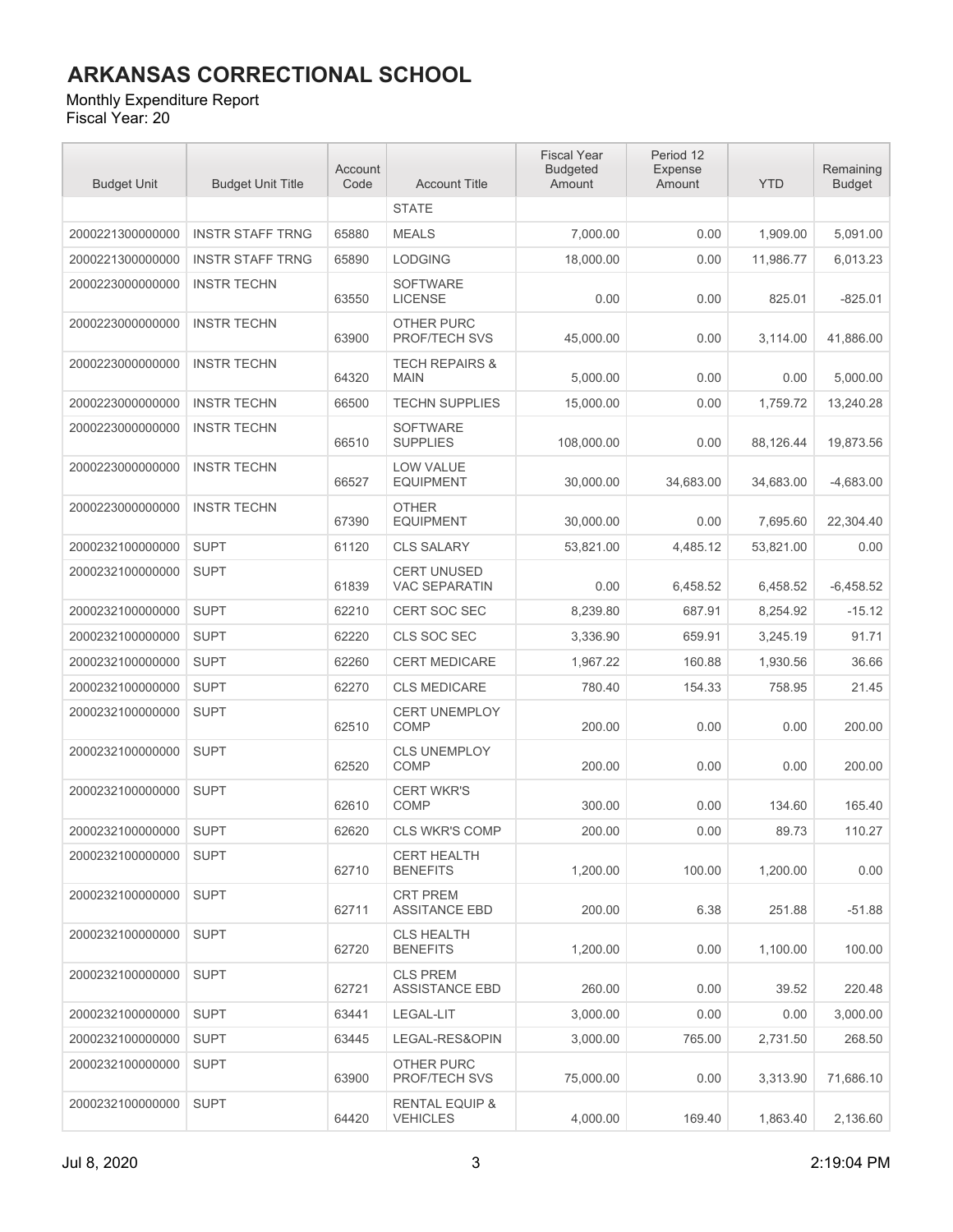#### Monthly Expenditure Report

| <b>Budget Unit</b> | <b>Budget Unit Title</b> | Account<br>Code | <b>Account Title</b>                    | <b>Fiscal Year</b><br><b>Budgeted</b><br>Amount | Period 12<br>Expense<br>Amount | <b>YTD</b> | Remaining<br><b>Budget</b> |
|--------------------|--------------------------|-----------------|-----------------------------------------|-------------------------------------------------|--------------------------------|------------|----------------------------|
| 2000232100000000   | <b>SUPT</b>              | 65210           | <b>PROPERTY</b><br><b>INSURANCE</b>     | 5,000.00                                        | 0.00                           | 4.133.17   | 866.83                     |
| 2000232100000000   | <b>SUPT</b>              | 65240           | <b>FLEET INSURANCE</b>                  | 15,000.00                                       | 0.00                           | 14,477.39  | 522.61                     |
| 2000232100000000   | <b>SUPT</b>              | 65290           | <b>OTHER</b><br><b>INSURANCE</b>        | 500.00                                          | 0.00                           | 275.00     | 225.00                     |
| 2000232100000000   | <b>SUPT</b>              | 65310           | <b>TELEPHONE</b>                        | 25,000.00                                       | 577.83                         | 6,410.78   | 18.589.22                  |
| 2000232100000000   | <b>SUPT</b>              | 65311           | <b>EMAIL PYMNT</b>                      | 12,000.00                                       | 1,949.32                       | 12,597.77  | $-597.77$                  |
| 2000232100000000   | <b>SUPT</b>              | 65320           | <b>POSTAGE</b>                          | 1,500.00                                        | 12.80                          | 378.05     | 1,121.95                   |
| 2000232100000000   | <b>SUPT</b>              | 65400           | <b>ADVERTISING</b>                      | 1,500.00                                        | 0.00                           | 673.45     | 826.55                     |
| 2000232100000000   | <b>SUPT</b>              | 65500           | <b>PRINTING &amp;</b><br><b>BINDING</b> | 2,000.00                                        | 0.00                           | 0.00       | 2,000.00                   |
| 2000232100000000   | <b>SUPT</b>              | 65810           | TRVL-CERT-IN<br><b>DISTRICT</b>         | 1,000.00                                        | 0.00                           | 0.00       | 1,000.00                   |
| 2000232100000000   | <b>SUPT</b>              | 65880           | <b>MEALS</b>                            | 500.00                                          | 0.00                           | 74.00      | 426.00                     |
| 2000232100000000   | <b>SUPT</b>              | 65890           | <b>LODGING</b>                          | 600.00                                          | 0.00                           | 130.53     | 469.47                     |
| 2000232100000000   | <b>SUPT</b>              | 66100           | <b>GEN SUPPLIES</b>                     | 5,000.00                                        | 1,733.52                       | 6,583.19   | $-1,583.19$                |
| 2000232100000000   | <b>SUPT</b>              | 66220           | <b>ELECTRICITY</b>                      | 15,000.00                                       | 1,350.97                       | 9,933.83   | 5,066.17                   |
| 2000232100000000   | <b>SUPT</b>              | 66430           | <b>PERIODICALS</b>                      | 500.00                                          | 0.00                           | 0.00       | 500.00                     |
| 2000232100000000   | <b>SUPT</b>              | 67390           | <b>OTHER</b><br><b>EQUIPMENT</b>        | 0.00                                            | 0.00                           | 4,309.11   | $-4,309.11$                |
| 2000232100000000   | <b>SUPT</b>              | 68100           | <b>DUES AND FEES</b>                    | 1,000.00                                        | 0.00                           | 859.50     | 140.50                     |
| 2000232100000000   | <b>SUPT</b>              | 68900           | <b>MISC</b><br><b>EXPENDITURES</b>      | 0.00                                            | 0.00                           | 205.00     | $-205.00$                  |
| 2000239100000000   | CHIEF ADM OFFI           | 62210           | <b>CERT SOC SEC</b>                     | 8,239.80                                        | 741.18                         | 8,345.72   | $-105.92$                  |
| 2000239100000000   | CHIEF ADM OFFI           | 62260           | <b>CERT MEDICARE</b>                    | 2,078.87                                        | 173.34                         | 2,071.28   | 7.59                       |
| 2000239100000000   | CHIEF ADM OFFI           | 62510           | <b>CERT UNEMPLOY</b><br>COMP            | 200.00                                          | 0.00                           | 0.00       | 200.00                     |
| 2000239100000000   | CHIEF ADM OFFI           | 62610           | <b>CERT WKR'S</b><br>COMP               | 300.00                                          | 0.00                           | 134.60     | 165.40                     |
| 2000239100000000   | CHIEF ADM OFFI           | 65810           | TRVL-CERT-IN<br><b>DISTRICT</b>         | 1,000.00                                        | 0.00                           | 0.00       | 1,000.00                   |
| 2000239100000000   | CHIEF ADM OFFI           | 65880           | <b>MEALS</b>                            | 500.00                                          | 0.00                           | 152.00     | 348.00                     |
| 2000239100000000   | CHIEF ADM OFFI           | 65890           | <b>LODGING</b>                          | 600.00                                          | 0.00                           | 548.87     | 51.13                      |
| 2000239100000000   | CHIEF ADM OFFI           | 66100           | <b>GEN SUPPLIES</b>                     | 3,000.00                                        | 0.00                           | 505.96     | 2,494.04                   |
| 2000239100000000   | CHIEF ADM OFFI           | 68100           | <b>DUES AND FEES</b>                    | 500.00                                          | 0.00                           | 0.00       | 500.00                     |
| 2000241000000000   | <b>PRINCIPAL</b>         | 61120           | <b>CLS SALARY</b>                       | 50,171.00                                       | 4,180.88                       | 50,171.00  | 0.00                       |
| 2000241000000000   | <b>PRINCIPAL</b>         | 62210           | <b>CERT SOC SEC</b>                     | 55.673.43                                       | 8,702.46                       | 52.291.35  | 3,382.08                   |
| 2000241000000000   | <b>PRINCIPAL</b>         | 62220           | CLS SOC SEC                             | 3,110.60                                        | 238.77                         | 2,806.93   | 303.67                     |
| 2000241000000000   | <b>PRINCIPAL</b>         | 62260           | <b>CERT MEDICARE</b>                    | 15,000.00                                       | 2,035.28                       | 12,229.49  | 2,770.51                   |
| 2000241000000000   | <b>PRINCIPAL</b>         | 62270           | <b>CLS MEDICARE</b>                     | 1,200.00                                        | 55.84                          | 656.45     | 543.55                     |
| 2000241000000000   | <b>PRINCIPAL</b>         | 62510           | <b>CERT UNEMPLOY</b>                    | 1,000.00                                        | 3.53                           | 23.53      | 976.47                     |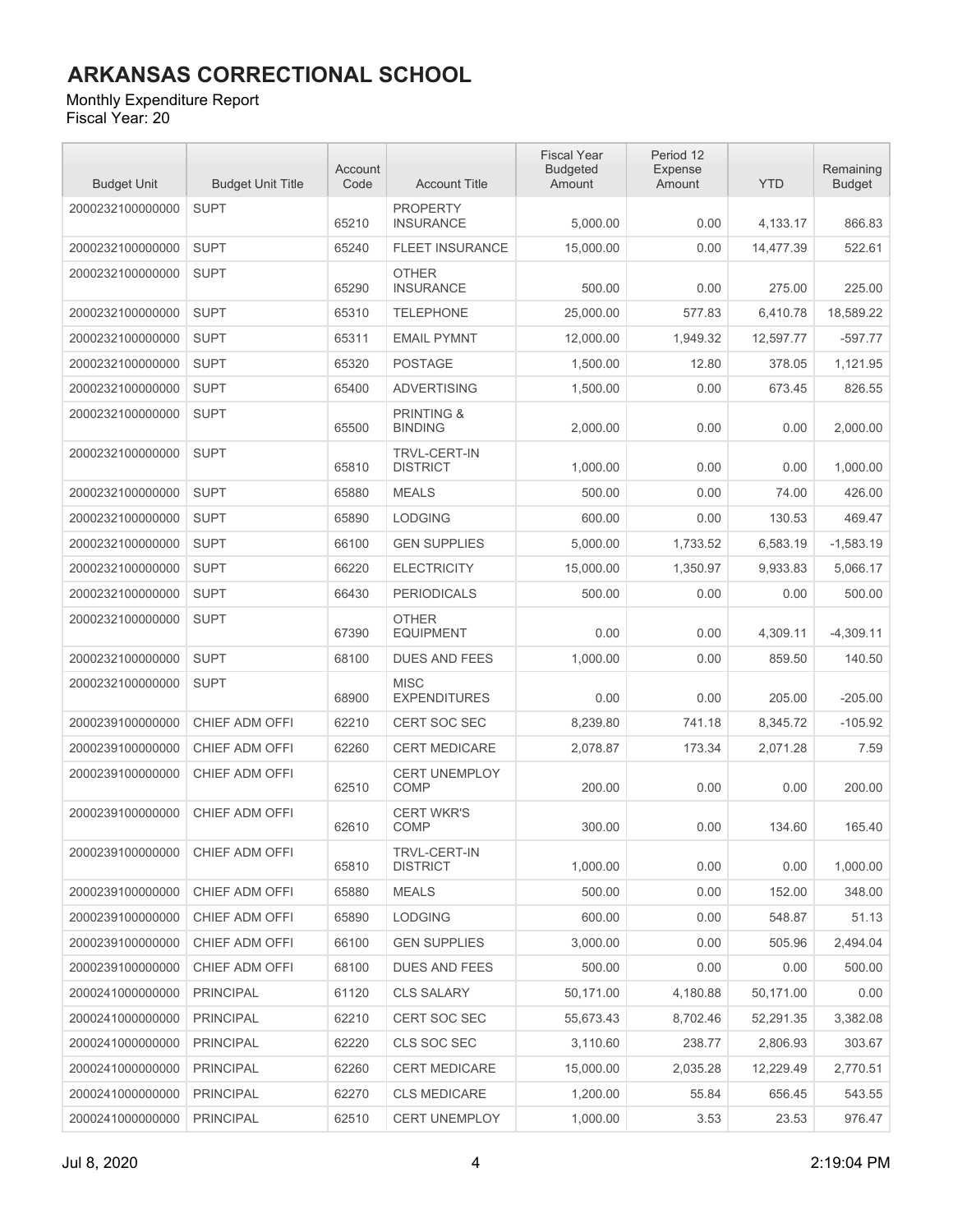#### Monthly Expenditure Report

| <b>Budget Unit</b> | <b>Budget Unit Title</b> | Account<br>Code | <b>Account Title</b>                         | <b>Fiscal Year</b><br><b>Budgeted</b><br>Amount | Period 12<br>Expense<br>Amount | <b>YTD</b> | Remaining<br><b>Budget</b> |
|--------------------|--------------------------|-----------------|----------------------------------------------|-------------------------------------------------|--------------------------------|------------|----------------------------|
|                    |                          |                 | <b>COMP</b>                                  |                                                 |                                |            |                            |
| 2000241000000000   | <b>PRINCIPAL</b>         | 62520           | <b>CLS UNEMPLOY</b><br><b>COMP</b>           | 200.00                                          | 0.00                           | 0.00       | 200.00                     |
| 2000241000000000   | <b>PRINCIPAL</b>         | 62610           | <b>CERT WKR'S</b><br><b>COMP</b>             | 2,000.00                                        | 0.00                           | 1,031.90   | 968.10                     |
| 2000241000000000   | <b>PRINCIPAL</b>         | 62620           | <b>CLS WKR'S COMP</b>                        | 300.00                                          | 0.00                           | 179.46     | 120.54                     |
| 2000241000000000   | <b>PRINCIPAL</b>         | 62710           | <b>CERT HEALTH</b><br><b>BENEFITS</b>        | 15,000.00                                       | 2,092.04                       | 12,552.24  | 2,447.76                   |
| 2000241000000000   | <b>PRINCIPAL</b>         | 62711           | <b>CRT PREM</b><br><b>ASSITANCE EBD</b>      | 2,600.00                                        | 396.54                         | 2,371.60   | 228.40                     |
| 2000241000000000   | <b>PRINCIPAL</b>         | 62720           | <b>CLS HEALTH</b><br><b>BENEFITS</b>         | 1,000.00                                        | 0.00                           | 0.00       | 1,000.00                   |
| 2000241000000000   | <b>PRINCIPAL</b>         | 62721           | <b>CLS PREM</b><br><b>ASSISTANCE EBD</b>     | 200.00                                          | 0.00                           | 0.00       | 200.00                     |
| 2000241000000000   | <b>PRINCIPAL</b>         | 64420           | <b>RENTAL EQUIP &amp;</b><br><b>VEHICLES</b> | 20,000.00                                       | 1,620.39                       | 17,706.28  | 2,293.72                   |
| 2000241000000000   | <b>PRINCIPAL</b>         | 65810           | TRVL-CERT-IN<br><b>DISTRICT</b>              | 1,000.00                                        | 0.00                           | 0.00       | 1,000.00                   |
| 2000241000000000   | <b>PRINCIPAL</b>         | 65880           | <b>MEALS</b>                                 | 500.00                                          | 0.00                           | 0.00       | 500.00                     |
| 2000241000000000   | <b>PRINCIPAL</b>         | 65890           | <b>LODGING</b>                               | 500.00                                          | 0.00                           | 0.00       | 500.00                     |
| 2000241000000000   | <b>PRINCIPAL</b>         | 66100           | <b>GEN SUPPLIES</b>                          | 11,000.00                                       | 0.00                           | 0.00       | 11,000.00                  |
| 2000241000000000   | <b>PRINCIPAL</b>         | 66110           | <b>COPIER</b><br><b>OVERAGES</b>             | 500.00                                          | 196.08                         | 834.42     | $-334.42$                  |
| 2000250100000000   | <b>BUSINESS SER</b>      | 61120           | <b>CLS SALARY</b>                            | 190,565.53                                      | 14,473.70                      | 190,565.53 | 0.00                       |
| 2000250100000000   | <b>BUSINESS SER</b>      | 61849           | <b>CLS UNUSED VAC</b><br><b>SEPARATING</b>   | 17,000.00                                       | 0.00                           | 16,117.37  | 882.63                     |
| 2000250100000000   | <b>BUSINESS SER</b>      | 62220           | CLS SOC SEC                                  | 11,815.06                                       | 855.56                         | 12,234.12  | -419.06                    |
| 2000250100000000   | <b>BUSINESS SER</b>      | 62270           | <b>CLS MEDICARE</b>                          | 2,763.20                                        | 200.09                         | 2,861.24   | $-98.04$                   |
| 2000250100000000   | <b>BUSINESS SER</b>      | 62520           | <b>CLS UNEMPLOY</b><br><b>COMP</b>           | 400.00                                          | 0.00                           | 0.00       | 400.00                     |
| 2000250100000000   | <b>BUSINESS SER</b>      | 62620           | CLS WKR'S COMP                               | 500.00                                          | 0.00                           | 224.33     | 275.67                     |
| 2000250100000000   | <b>BUSINESS SER</b>      | 62711           | <b>CRT PREM</b><br><b>ASSITANCE EBD</b>      | 233.76                                          | 0.00                           | 58.44      | 175.32                     |
| 2000250100000000   | <b>BUSINESS SER</b>      | 62720           | <b>CLS HEALTH</b><br><b>BENEFITS</b>         | 3,000.00                                        | 200.00                         | 2,500.00   | 500.00                     |
| 2000250100000000   | <b>BUSINESS SER</b>      | 62721           | <b>CLS PREM</b><br><b>ASSISTANCE EBD</b>     | 500.00                                          | 25.86                          | 264.64     | 235.36                     |
| 2000250100000000   | <b>BUSINESS SER</b>      | 65820           | <b>TRVL-CLS IN</b><br><b>DISTRICT</b>        | 500.00                                          | 0.00                           | 0.00       | 500.00                     |
| 2000250100000000   | <b>BUSINESS SER</b>      | 65880           | <b>MEALS</b>                                 | 500.00                                          | 0.00                           | 0.00       | 500.00                     |
| 2000250100000000   | <b>BUSINESS SER</b>      | 65890           | <b>LODGING</b>                               | 500.00                                          | 0.00                           | 0.00       | 500.00                     |
| 2000250100000000   | <b>BUSINESS SER</b>      | 66100           | <b>GEN SUPPLIES</b>                          | 2,000.00                                        | 0.00                           | 267.58     | 1,732.42                   |
| 2000250100000000   | <b>BUSINESS SER</b>      | 66430           | <b>PERIODICALS</b>                           | 500.00                                          | 0.00                           | 0.00       | 500.00                     |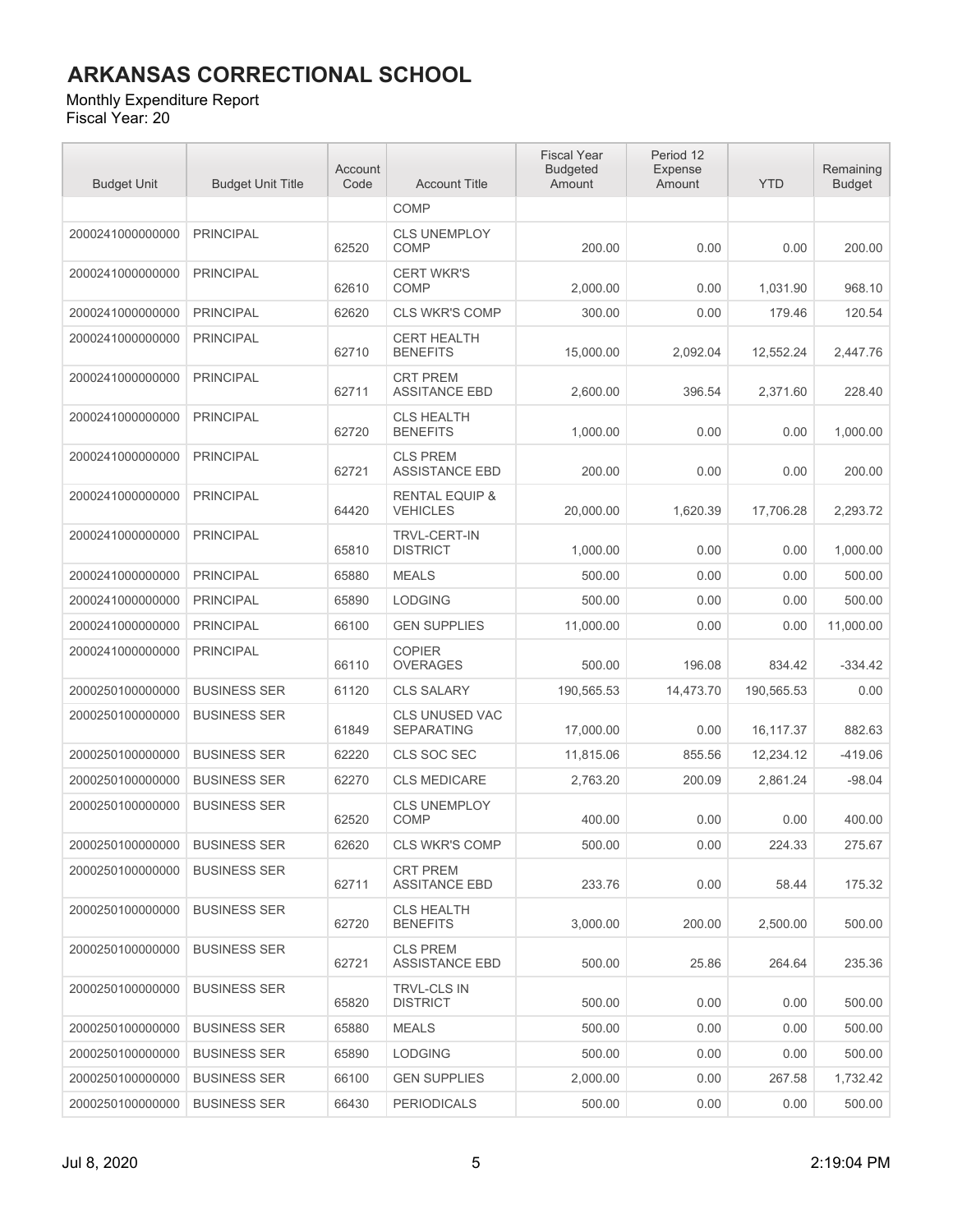#### Monthly Expenditure Report

| <b>Budget Unit</b> | <b>Budget Unit Title</b>                             | Account<br>Code | <b>Account Title</b>                              | <b>Fiscal Year</b><br><b>Budgeted</b><br>Amount | Period 12<br>Expense<br>Amount | <b>YTD</b> | Remaining<br><b>Budget</b> |
|--------------------|------------------------------------------------------|-----------------|---------------------------------------------------|-------------------------------------------------|--------------------------------|------------|----------------------------|
| 2000256000000000   | <b>PUBLIC</b><br><b>INFORMATION</b><br><b>SERVIC</b> | 63530           | <b>SOFTWARE</b><br><b>MAINTENANCE &amp;</b><br>SU | 5,000.00                                        | 0.00                           | 0.00       | 5,000.00                   |
| 2000257600000000   | <b>CRIMINAL</b><br><b>BACKGROUND</b><br><b>CHCKS</b> | 68102           | <b>CRIMINAL</b><br><b>BACKGROUND CK</b>           | 0.00                                            | 0.00                           | 367.75     | $-367.75$                  |
| 2000258000000000   | ADM TECN SER                                         | 61120           | <b>CLS SALARY</b>                                 | 54,046.00                                       | 4,503.87                       | 54,046.00  | 0.00                       |
| 2000258000000000   | ADM TECN SER                                         | 62220           | CLS SOC SEC                                       | 3.350.85                                        | 267.81                         | 3,193.59   | 157.26                     |
| 2000258000000000   | ADM TECN SER                                         | 62270           | <b>CLS MEDICARE</b>                               | 783.67                                          | 62.63                          | 746.94     | 36.73                      |
| 2000258000000000   | <b>ADM TECN SER</b>                                  | 62520           | <b>CLS UNEMPLOY</b><br>COMP                       | 200.00                                          | 0.00                           | 0.00       | 200.00                     |
| 2000258000000000   | <b>ADM TECN SER</b>                                  | 62620           | <b>CLS WKR'S COMP</b>                             | 200.00                                          | 0.00                           | 89.73      | 110.27                     |
| 2000258000000000   | ADM TECN SER                                         | 62720           | <b>CLS HEALTH</b><br><b>BENEFITS</b>              | 600.00                                          | 46.02                          | 552.24     | 47.76                      |
| 2000258000000000   | <b>ADM TECN SER</b>                                  | 62721           | <b>CLS PREM</b><br><b>ASSISTANCE EBD</b>          | 100.00                                          | 0.00                           | 0.00       | 100.00                     |
| 2000258000000000   | <b>ADM TECN SER</b>                                  | 63530           | <b>SOFTWARE</b><br><b>MAINTENANCE &amp;</b><br>SU | 0.00                                            | 552.50                         | 552.50     | -552.50                    |
| 2000258000000000   | <b>ADM TECN SER</b>                                  | 63560           | <b>INFORMATION</b><br><b>TECHNOLOGY</b>           | 0.00                                            | 650.00                         | 1,950.00   | $-1,950.00$                |
| 2000258000000000   | <b>ADM TECN SER</b>                                  | 63900           | <b>OTHER PURC</b><br>PROF/TECH SVS                | 10,000.00                                       | 0.00                           | 5,371.65   | 4,628.35                   |
| 2000258000000000   | <b>ADM TECN SER</b>                                  | 65810           | <b>TRVL-CERT-IN</b><br><b>DISTRICT</b>            | 1,000.00                                        | 0.00                           | 0.00       | 1,000.00                   |
| 2000258000000000   | ADM TECN SER                                         | 65880           | <b>MEALS</b>                                      | 300.00                                          | 0.00                           | 0.00       | 300.00                     |
| 2000258000000000   | ADM TECN SER                                         | 65890           | <b>LODGING</b>                                    | 500.00                                          | 0.00                           | 0.00       | 500.00                     |
| 2000258000000000   | ADM TECN SER                                         | 66500           | <b>TECHN SUPPLIES</b>                             | 8,000.00                                        | 0.00                           | 0.00       | 8,000.00                   |
| 2000258000000000   | <b>ADM TECN SER</b>                                  | 66510           | SOFTWARE<br><b>SUPPLIES</b>                       | 2,500.00                                        | 0.00                           | 0.00       | 2,500.00                   |
| 2000258000000000   | <b>ADM TECN SER</b>                                  | 66527           | <b>LOW VALUE</b><br><b>EQUIPMENT</b>              | 4,000.00                                        | 0.00                           | 0.00       | 4,000.00                   |
| 2000258000000000   | ADM TECN SER                                         | 67390           | <b>OTHER</b><br><b>EQUIPMENT</b>                  | 8,000.00                                        | 11,550.00                      | 11,550.00  | $-3,550.00$                |
| 2000261000000000   | OPER BUILD                                           | 64310           | <b>NON-TECH REPAIR</b><br>& MAINT                 | 20.000.00                                       | 0.00                           | 438.90     | 19,561.10                  |
| 2000265000000000   | <b>VEHICLE</b>                                       | 64310           | <b>NON-TECH REPAIR</b><br>& MAINT                 | 15,000.00                                       | 192.10                         | 4,165.79   | 10,834.21                  |
| 2000265000000000   | <b>VEHICLE</b>                                       | 66100           | <b>GEN SUPPLIES</b>                               | 0.00                                            | 114.14                         | 245.88     | $-245.88$                  |
| 2000265000000000   | <b>VEHICLE</b>                                       | 66260           | GASOLINE/DIESEL                                   | 18,000.00                                       | 277.80                         | 6,443.57   | 11,556.43                  |
| 3000430001400000   | SITE IMPR ORU<br><b>PROJECT</b>                      | 63470           | ARCHITECTURAL                                     | 10,000.00                                       | 0.00                           | 8,053.54   | 1,946.46                   |
| 3000451001400000   | <b>BUILDING</b><br><b>INSTRUCTIONAL</b>              | 64500           | <b>CONSTRUCTION</b><br><b>SERVICES</b>            | 76,825.00                                       | 0.00                           | 75,941.17  | 883.83                     |
| 3000452000000000   | <b>BUILDING</b><br>NONINSTRUCTIONAL                  | 64500           | <b>CONSTRUCTION</b><br><b>SERVICES</b>            | 150,000.00                                      | 0.00                           | 0.00       | 150,000.00                 |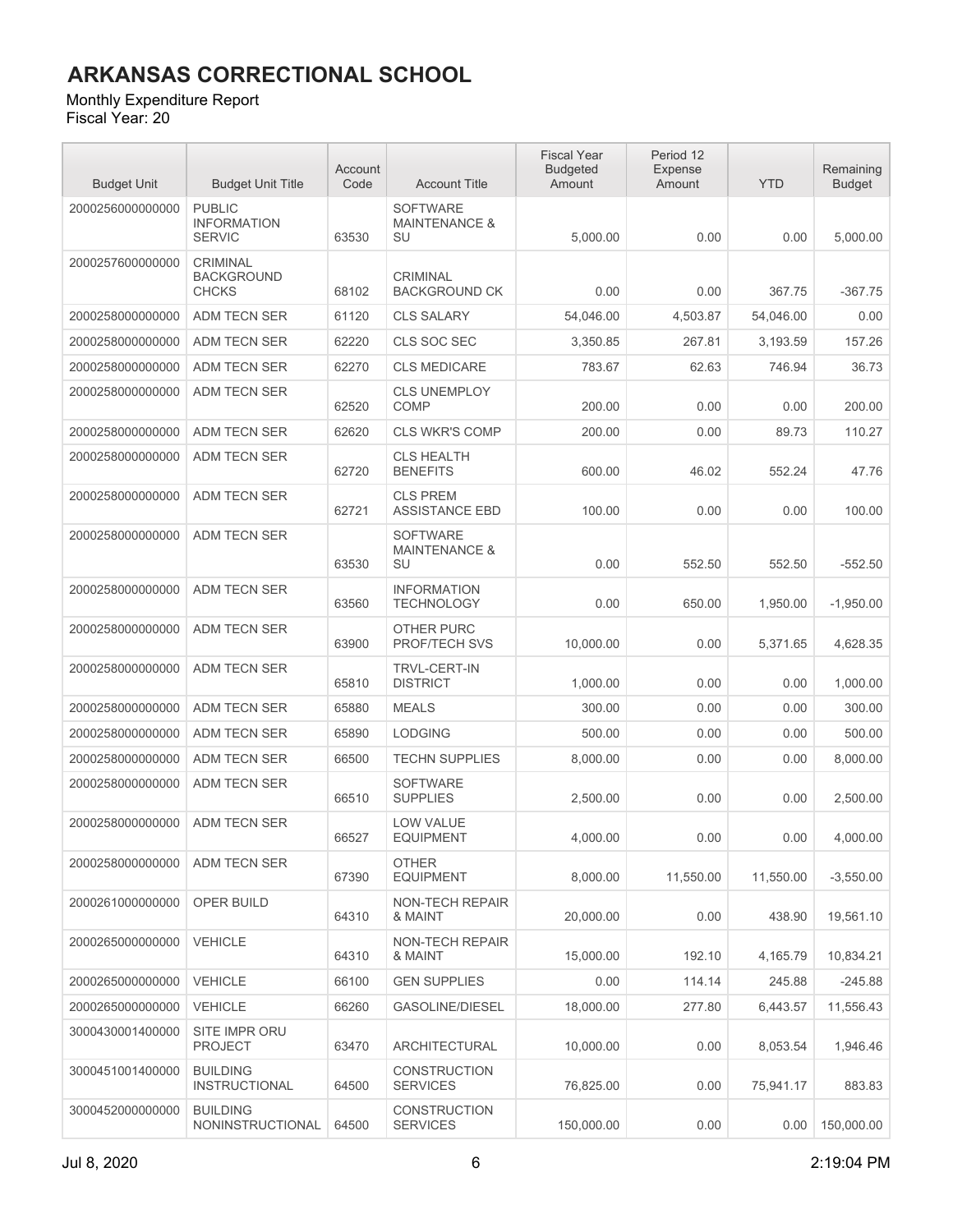#### Monthly Expenditure Report

| <b>Budget Unit</b> | <b>Budget Unit Title</b> | Account<br>Code | <b>Account Title</b>                    | <b>Fiscal Year</b><br><b>Budgeted</b><br>Amount | Period 12<br>Expense<br>Amount | <b>YTD</b> | Remaining<br><b>Budget</b> |
|--------------------|--------------------------|-----------------|-----------------------------------------|-------------------------------------------------|--------------------------------|------------|----------------------------|
| 6510221000000000   | <b>CURR SUPERVISION</b>  | 61110           | CERT SALARY                             | 64,071.74                                       | 19,561.60                      | 63,509.63  | 562.11                     |
| 6510221000000000   | <b>CURR SUPERVISION</b>  | 62210           | <b>CERT SOC SEC</b>                     | 3,945.76                                        | 1,163.60                       | 3,769.91   | 175.85                     |
| 6510221000000000   | <b>CURR SUPERVISION</b>  | 62260           | <b>CERT MEDICARE</b>                    | 922.80                                          | 272.13                         | 881.69     | 41.11                      |
| 6510221000000000   | <b>CURR SUPERVISION</b>  | 62310           | <b>CERT TCH RET-</b><br>CONT            | 9,068.88                                        | 2,787.53                       | 9,050.13   | 18.75                      |
| 6510221000000000   | <b>CURR SUPERVISION</b>  | 62510           | <b>CERT UNEMPLOY</b><br><b>COMP</b>     | 200.00                                          | 0.00                           | 42.00      | 158.00                     |
| 6510221000000000   | <b>CURR SUPERVISION</b>  | 62610           | <b>CERT WKR'S</b><br><b>COMP</b>        | 200.00                                          | 0.00                           | 89.73      | 110.27                     |
| 6510221000000000   | <b>CURR SUPERVISION</b>  | 62710           | <b>CERT HEALTH</b><br><b>BENEFITS</b>   | 3,399.50                                        | 1,047.48                       | 3,728.05   | $-328.55$                  |
| 6510221000000000   | <b>CURR SUPERVISION</b>  | 62711           | <b>CRT PREM</b><br><b>ASSITANCE EBD</b> | 89.32                                           | 25.52                          | 82.94      | 6.38                       |
| 6510221000000000   | <b>CURR SUPERVISION</b>  | 66100           | <b>GEN SUPPLIES</b>                     | 2,004.69                                        | 0.00                           | 0.00       | 2,004.69                   |
| 6610141000000000   | AD BASIC ED              | 61110           | <b>CERT SALARY</b>                      | 156.419.47                                      | 19,733.30                      | 156,414.47 | 5.00                       |
| 6610141000000000   | AD BASIC ED              | 62210           | CERT SOC SEC                            | 9,739.32                                        | 1,666.38                       | 9,739.32   | 0.00                       |
| 6610141000000000   | AD BASIC ED              | 62260           | <b>CERT MEDICARE</b>                    | 2,277.79                                        | 389.72                         | 2.277.79   | 0.00                       |
| 6610141000000000   | AD BASIC ED              | 62310           | <b>CERT TCH RET-</b><br><b>CONT</b>     | 22,289.79                                       | 2,812.00                       | 22,289.10  | 0.69                       |
| 6610141000000000   | AD BASIC ED              | 62510           | <b>CERT UNEMPLOY</b><br><b>COMP</b>     | 534.31                                          | 0.00                           | 63.00      | 471.31                     |
| 6610141000000000   | AD BASIC ED              | 62610           | <b>CERT WKR'S</b><br><b>COMP</b>        | 656.97                                          | 0.00                           | 269.19     | 387.78                     |
| 6610141000000000   | <b>AD BASIC ED</b>       | 62710           | <b>CERT HEALTH</b><br><b>BENEFITS</b>   | 8,705.70                                        | 1,309.35                       | 8,867.57   | $-161.87$                  |
| 6610141000000000   | AD BASIC ED              | 62711           | <b>CRT PREM</b><br><b>ASSITANCE EBD</b> | 377.48                                          | 58.66                          | 377.48     | 0.00                       |
| 6610141000000000   | AD BASIC ED              | 66100           | <b>GEN SUPPLIES</b>                     | 649.17                                          | 1,352.08                       | 1,352.08   | $-702.91$                  |
| 6702122000020000   | <b>RESOURCE ROOM</b>     | 61110           | <b>CERT SALARY</b>                      | 19,853.68                                       | 0.00                           | 19,824.68  | 29.00                      |
| 6702122000020000   | <b>RESOURCE ROOM</b>     | 62210           | <b>CERT SOC SEC</b>                     | 1,229.13                                        | 0.00                           | 1,189.32   | 39.81                      |
| 6702122000020000   | <b>RESOURCE ROOM</b>     | 62260           | <b>CERT MEDICARE</b>                    | 287.46                                          | 0.00                           | 278.16     | 9.30                       |
| 6702122000020000   | <b>RESOURCE ROOM</b>     | 62310           | <b>CERT TCH RET-</b><br><b>CONT</b>     | 3,531.28                                        | 0.00                           | 2,825.00   | 706.28                     |
| 6702122000020000   | <b>RESOURCE ROOM</b>     | 62510           | <b>CERT UNEMPLOY</b><br><b>COMP</b>     | 200.00                                          | 0.00                           | 21.00      | 179.00                     |
| 6702122000020000   | <b>RESOURCE ROOM</b>     | 62610           | <b>CERT WKR'S</b><br><b>COMP</b>        | 200.00                                          | 0.00                           | 44.87      | 155.13                     |
| 6702122000020000   | <b>RESOURCE ROOM</b>     | 62710           | <b>CERT HEALTH</b><br><b>BENEFITS</b>   | 1,046.00                                        | 0.00                           | 1.047.48   | $-1.48$                    |
| 6702122000020000   | <b>RESOURCE ROOM</b>     | 62711           | <b>CRT PREM</b><br><b>ASSITANCE EBD</b> | 25.52                                           | 0.00                           | 25.52      | 0.00                       |
| 6702122000020000   | RESOURCE ROOM            | 63200           | PROFESSIONAL-<br>EDUCATIONAL            | 1,500.00                                        | 0.00                           | 0.00       | 1,500.00                   |
| 6702122000020000   | <b>RESOURCE ROOM</b>     | 66100           | <b>GEN SUPPLIES</b>                     | 643.09                                          | 0.00                           | 18.72      | 624.37                     |